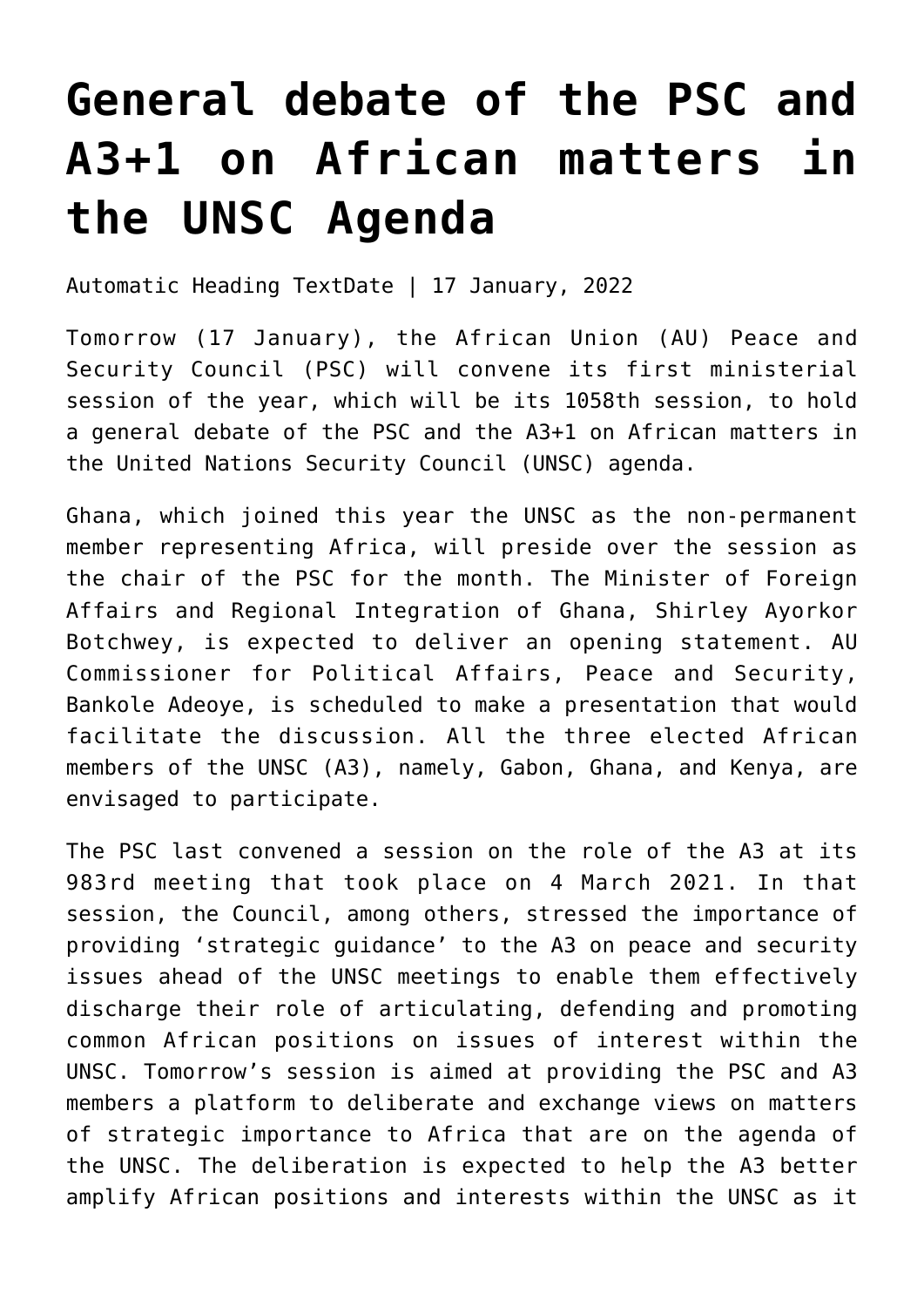would facilitate common understanding on African matters.

The concept note prepared for the session outlines four agenda items for the discussion. The first agenda item is on the funding of AU-led PSOs. Members of the PSC and the A3 will receive update on the progress made towards the development of the draft Consensus Paper on the Financing of AU-led Peace Support Operations through the UN Assessed Contributions. It is to be recalled that the PSC considered the draft zero consensus paper as well as the strategic priorities for the utilization of the AU Peace Fund during its 1036th session, held on 5 October 2021. This was a follow up session to the 21 July 2021 Bankole's brief to the Council on the steps taken towards the elaboration of the common position on financing of AU-led PSOs. If finalized, the consensus paper is expected to be submitted to the upcoming AU Assembly this February for endorsement.

In 2021, the two counterparts in Addis and New York showed interest to revive discussions around financing AU-led PSOs through UN assessed contributions after efforts to adopt a resolution reached deadlock in 2018 and then in 2019. The issue was high on the agenda of AU-UN Consultative meetings held at different levels in November and December of last year. On 28 October 2021, the UNSC also issued a presidential statement (S/PRST/2021/21) on cooperation between the UN and regional and sub-regional organizations in maintaining international peace and security. After recognizing the potential impact of 'ad hoc and unpredictable financing arraignments' for AU-led PSOs on the effectiveness of the PSOs, the presidential statement 'encouraged further dialogue on options for addressing this issue'.

The development of a consensus paper is indeed a critical step in facilitating a clear decision by the AU, which in turn pave the way for the A3 to resuscitate the file in the UNSC. The outcome of the discussion will be shaped by two factors. The first is whether the AU is able to take a clear position on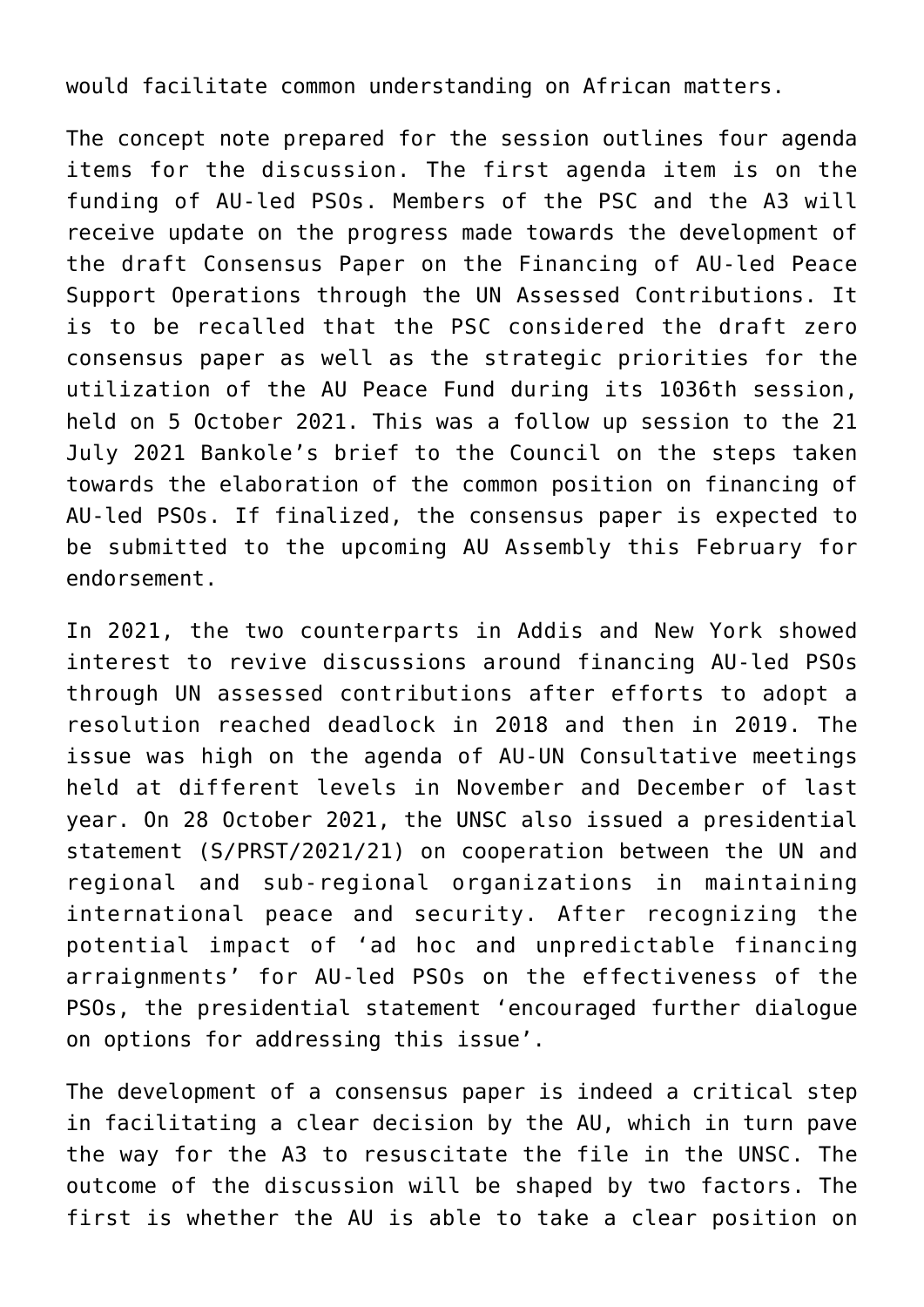the sticking points in the negotiation with UNSC, notably 75/25 funding formula, compliance with human right and humanitarian standards, financial accountability and transparency, and command and control over the troops. The second is while there is a favorable dynamic in the UNSC which was also demonstrated in the recently concluded 15th annual consultative meeting, high-level diplomatic engagement with the US remains critical.

In relation to the second agenda item, the discussion is expected to center around ways of ensuring a predictable and sustainable financial and logistical support to the G5 Joint Task Force. Secretary General's report on the Joint Force of the Group of Five for the Sahel (G5 Sahel) (document S/2021/940) highlights the risk of reversal of gains made by the Joint Task Force as it relies on 'unpredictable donor financing, which cannot entirely meet the Joint Force's needs'. The UN Secretary-General has been advocating for the establishment of UN Support Office to AMISOM-like separate office to avail logistical support to the Task Force through assessed contribution. During MINUSMA's mandate renewal in June 2021, A3+1 members at the time (Niger, Tunisia, Kenya, and Saint Vincent and the Grenadines), along with France, was even mulling over tabling a resolution to establish the office. However, the UK and US opposed the idea of a separate office and the use of assessed contribution for non-UN missions. The PSC, on its part, urged the UNSC to 'take necessary steps that will guarantee sustainable and predictable funding for the G5 Sahel Force from the UN assessed contribution', at its 939th session convened on 30 July 2021. However, the PSC omitted the same call for UN funding in its last session (1006th) on the G5 Sahel, held on 6 July 2021.

Against this context, tomorrow's deliberation would help both the PSC and the A3 to strategize on how to get buy-in from UNSC members, particularly UK and US. Two issues will remain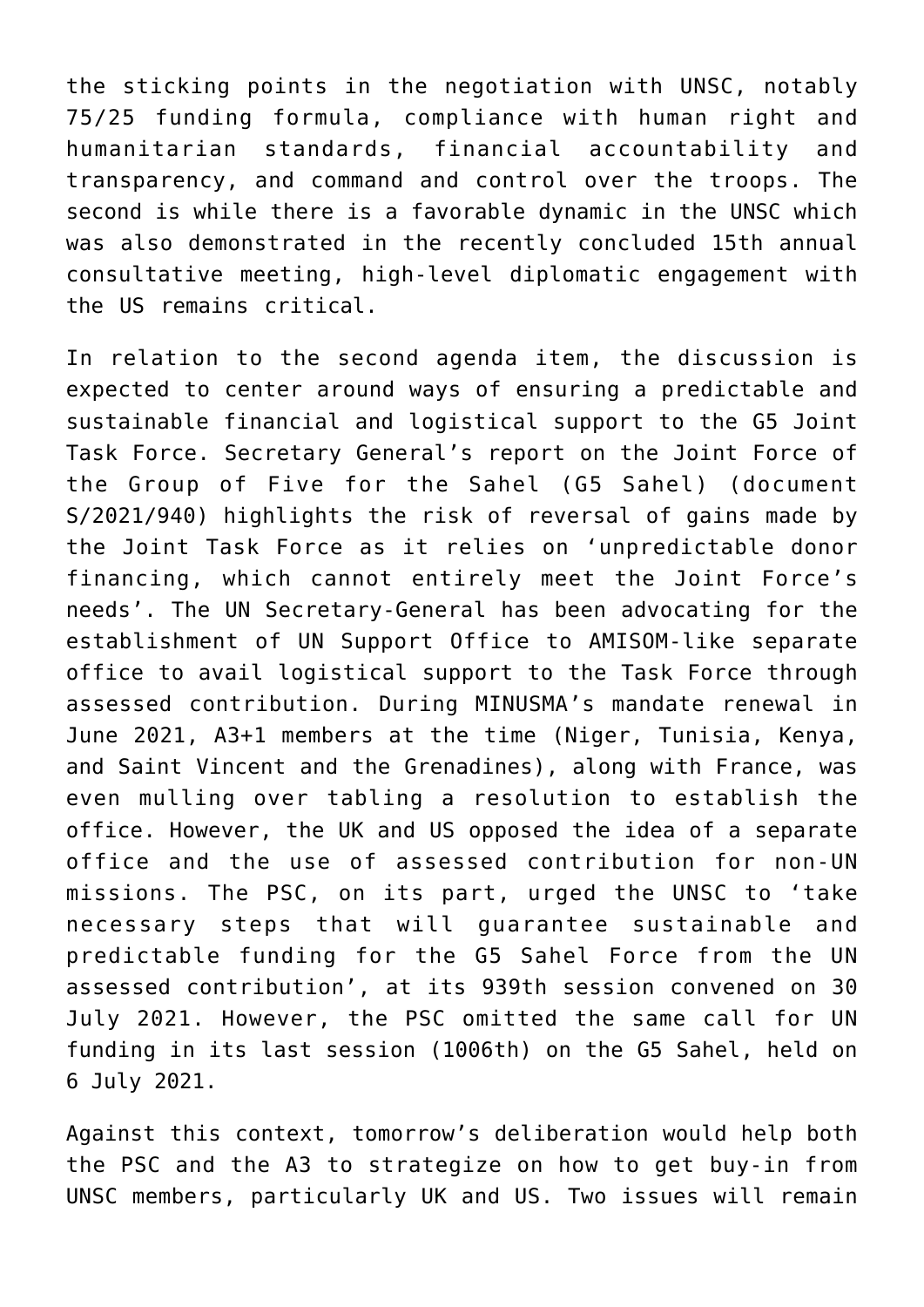to be addressed in this respect. The first issue stems from the very nature of the G5 Sahel Joint Force, which is 'a coalition of the willing' that undertake counter terrorism operations within their territories. UN is reluctant to use its assessed contribution for counter terrorism operations as it would not be in line with its peacekeeping doctrine. The second issue is that the Joint Force is not AU-led PSO nor UNauthorized mission, but an AU-mandated force. As this raises the question of compliance and accountability, it would be challenging to get UN backing without making some sort of changes on the modality of the Task Force.

The third agenda item will focus on support for strengthening the security capabilities of African regional institutions. The discussion on this item is likely to happen within the context of a progress made towards the operationalization of the African Standby Force and growing interest of regional blocs to use this framework while addressing security situations/crisis arising in their jurisdiction. A case in point is the deployment of the SADC Mission in Mozambique (SAMIM) in mid-July of 2021 to combat of terrorism and acts of violent extremism in Cabo Delgado. Most recently, ECOWAS, at its 4th extraordinary summit convened on 9 January 2022, decided to 'activate immediately the ECOWAS Standby Force, to enhance its preparedness, should the need arise' in the context of the difficult political transition in Mali.

The ability and will of some of the RECs/RMs for the deployment of PSOs requires more clarity between AU, RECs/RMs and Member States on some of the strategic and political issues such as decision making, mandating deployment and command and control of the forces. In this connection, participants may hear from Bankole about the status of the drafting of the AU-RECs/RMs Memorandum of Understanding (MoU) on the deployment and employment of the ASF. As highlighted by the PSC at its 1007th session (8 July 2021) on the operationalization of ASF, 'lack of resource including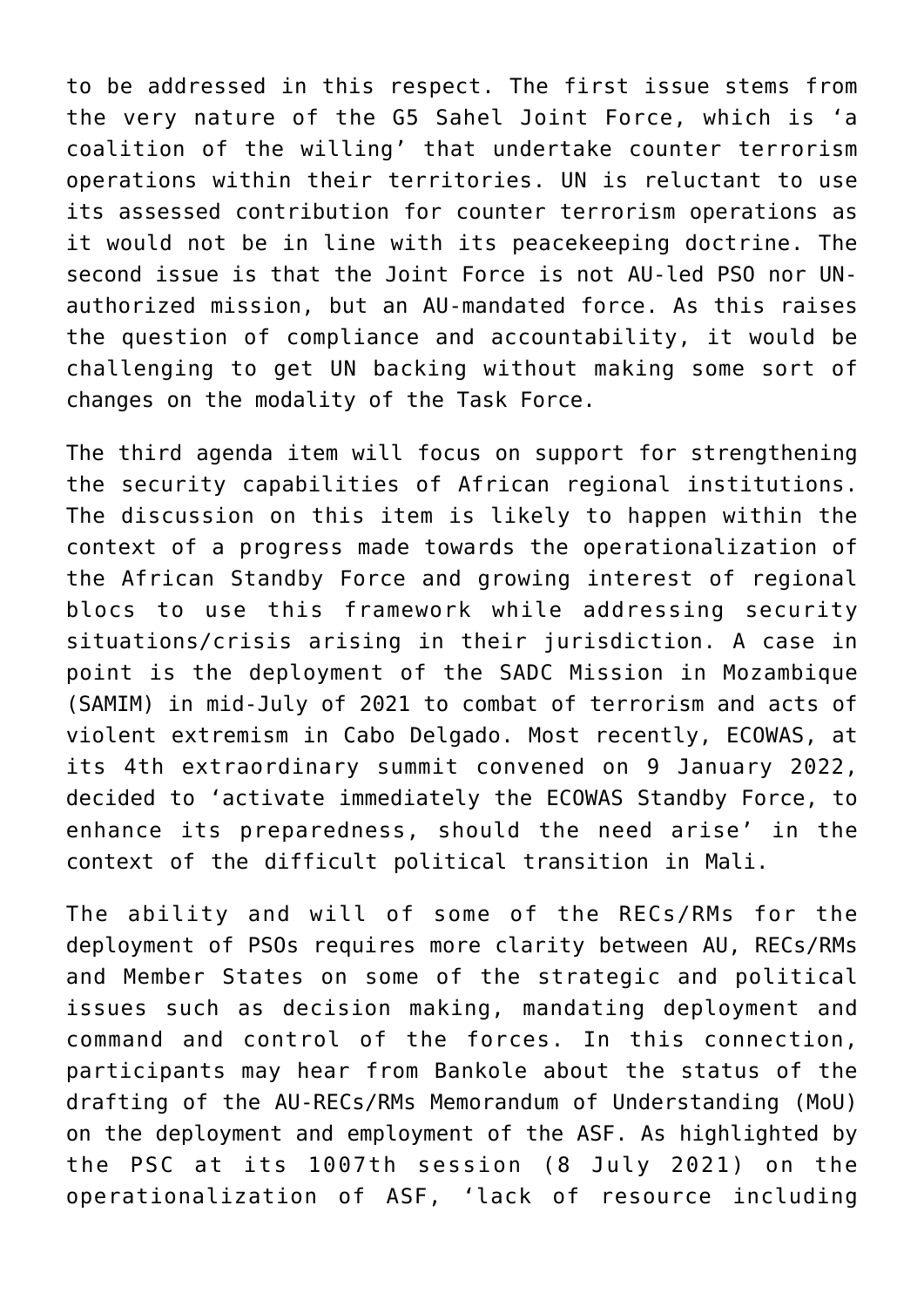predictable and sustainable funding' will remain major impediment to the effectiveness as well as sustainability of such deployments. Members of PSC and the A3 may reflect on ways and means of addressing this challenge. Of interest to the participants is also the status of the establishment of a counter-terrorism unit within the ASF as decided by the PSC during its 960th session (28 October 2020).

The last agenda item is on common African position for UN Security Council on climate induced insecurity. As noted in the concept note, 'AU has demonstrated continental leadership in recognizing and acting on the nexus between climate, peace and security'. In 2021 alone, the PSC convened three sessions (984th, 1043rd, and 1051st) on climate change, natural disasters, and peace and security. Two of these sessions were convened at the summit level, showing the political weight attached to the issue. While the UNSC has failed to adopt a resolution on climate change and security, the PSC issued several communiques that clearly recognizes the risk of climate change to the peace and security landscape in Africa. It is to be recalled that the outgoing A3 member (Niger) and Ireland tabled a resolution on climate security in last December. Though the draft resolution was not adopted as Russia vetoed it. Climate security is high on the agenda of Africa as the continent only contributes four percent of carbon emission but bears the brunt of its consequences.

Beyond tabling a resolution, there are other avenues that A3 could navigate to get Africa's voice on climate security across. One notable avenue in this regard is the Informal Expert Group on Climate Security in the UN Security Council in which Kenya co-chairs alongside Norway.

Developing African Common Position on Climate Change will go a long way in clarifying Africa's position and providing strategic guidance to the A3 in their engagement within the UNSC to advance Africa's interest. The idea of having such a common position was first raised during the summit level